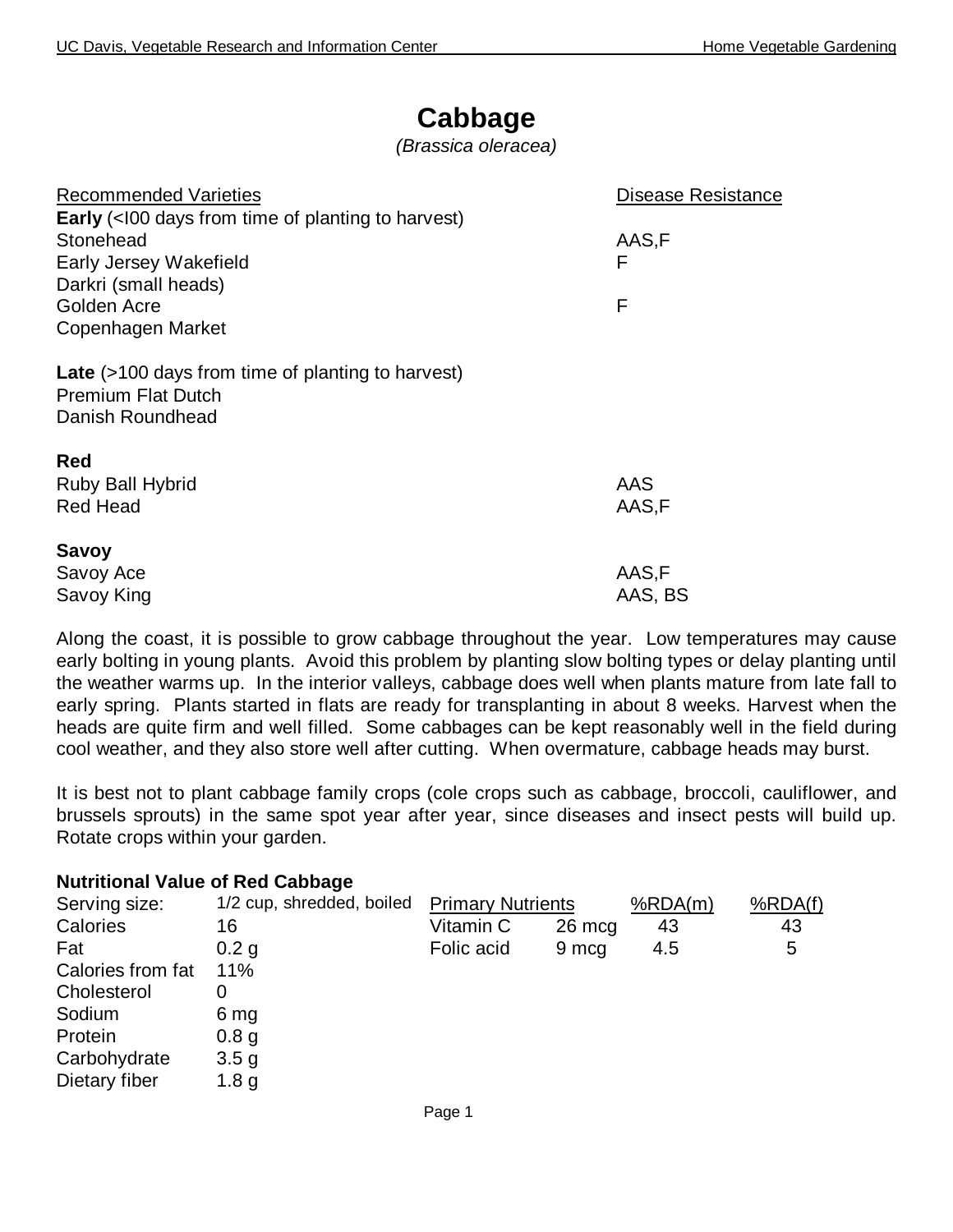| <b>What the Problem</b><br><b>Looks Like</b>                                                                                                   | <b>Probable Cause</b>                                         | <b>Comments</b>                                                                                                                                                                    |
|------------------------------------------------------------------------------------------------------------------------------------------------|---------------------------------------------------------------|------------------------------------------------------------------------------------------------------------------------------------------------------------------------------------|
| Head cracking                                                                                                                                  | Excess nitrogen fertilizer                                    | Fertilize properly.                                                                                                                                                                |
|                                                                                                                                                | Excess water taken up<br>by plant                             | Do not overwater.<br><b>Harvest heads at maturity</b>                                                                                                                              |
| Poor heading                                                                                                                                   | Overcrowding                                                  | Thin plants early.                                                                                                                                                                 |
|                                                                                                                                                | Dry soil                                                      | Irrigate properly.                                                                                                                                                                 |
|                                                                                                                                                | Root rot                                                      | Rotate; remove old plant<br>debris.                                                                                                                                                |
| Stunted, yellowed plants                                                                                                                       | Poor fertility                                                | Test soil.                                                                                                                                                                         |
|                                                                                                                                                | Dry soil                                                      | Irrigate properly.                                                                                                                                                                 |
|                                                                                                                                                | Fusarium fungus                                               | Use resistant varieties.                                                                                                                                                           |
| Irregular holes in leaves.<br><b>Chewed leaves. Small</b><br>seedling plants destroyed.                                                        | Caterpillars (cabbage<br>loopers, armyworms)<br>Snails, slugs | Bacillus thuringiensis is very<br>effective.                                                                                                                                       |
| Small holes in leaves<br>Chewed growing points in<br>young plants. Loose<br>cocoons about 1/3 inch<br><u>long on leaves.</u>                   | Diamondback moth<br>caterpillar                               | Bacillus thuringiensis is very<br>effective. Older plants not<br>damaged. Destroy weeds<br>(mustard type) before<br>planting.                                                      |
| Deformed, curled leaves.<br>Colonies of gray-green<br>insects on leaves.<br>Sticky honeydew.                                                   | Aphids                                                        | Use insecticidal soap spray<br>Control ants with sticky<br>barrier or insecticide<br>Encourage beneficials.                                                                        |
| Distorted leaves turning<br>brown. Wilted plants.                                                                                              | Harlequin bug                                                 | Insects suck fluids from plant<br>tissue. Handpick bugs and<br>egg masses. Remove old,<br>nonproductive cole crops --<br>wild radish, mustard --<br>since they're alternate hosts. |
| Tunnels through roots.<br>Plants fail to grow, may<br>wilt, die. Feeding tunnels<br>in germinating seedlings,<br>which fail to produce plants. | Cabbage maggot                                                | Prevent infestation. Rotate.<br>No practical control when<br>maggots occur on growing<br>crop. See next page.                                                                      |

## **Problem Diagnosis for Cabbage**